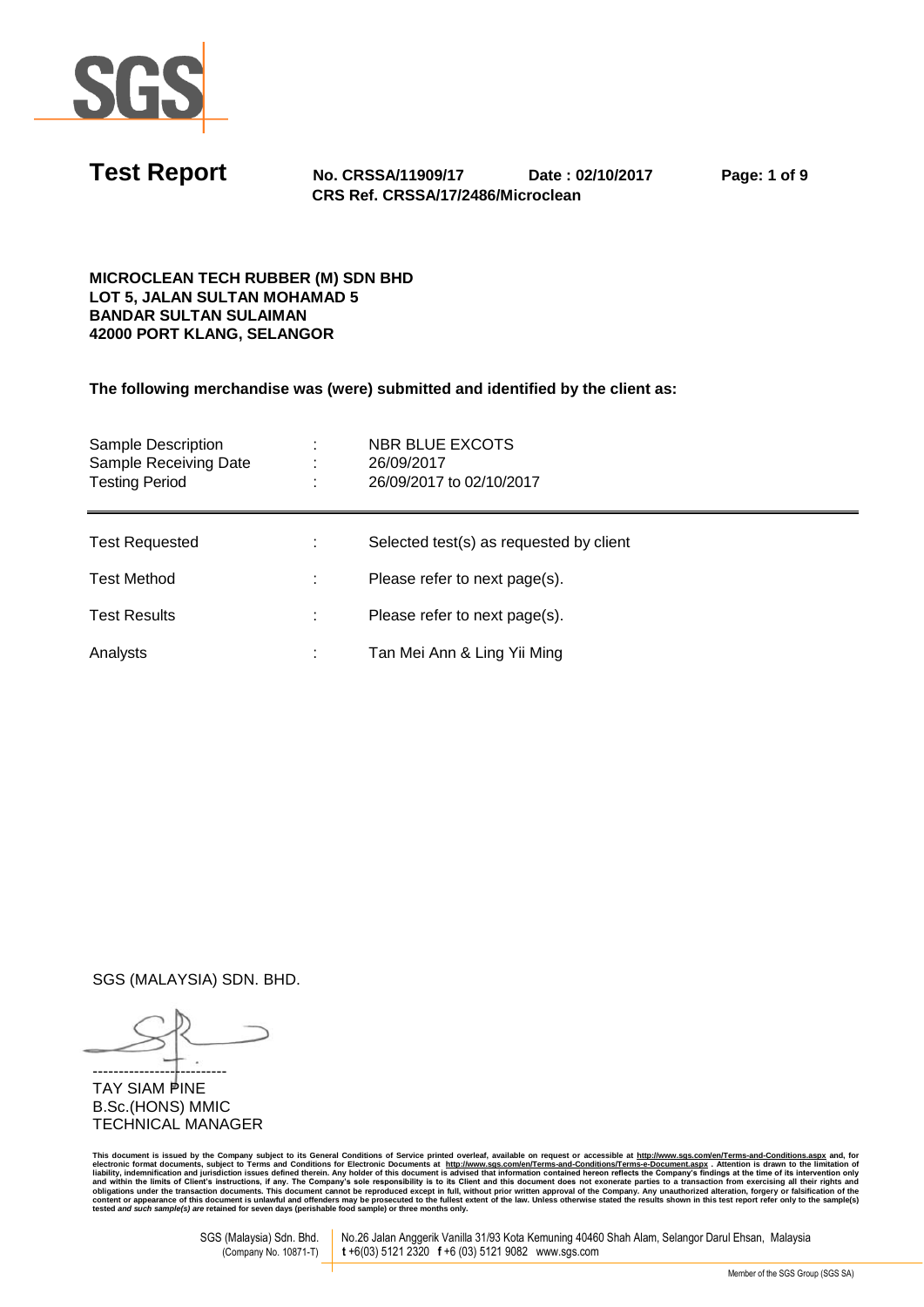

## **Test Report No. CRSSA/11909/17 Date : 02/10/2017 Page: 2 of 9 CRS Ref. CRSSA/17/2486/Microclean**

Test results:

Test Part Description :

Sample Description : NBR BLUE EXCOTS

# **RoHS Directive 2011/65/EU Annex II**

| Test Item(s):              | Unit  | <b>Test Method</b>                                                     | <b>Results</b> | <b>MDL</b>                   | Limit |
|----------------------------|-------|------------------------------------------------------------------------|----------------|------------------------------|-------|
| Cadmium (Cd)               | mg/kg | With reference to IEC 62321-5:2013<br>(Determination of Cd by ICP-OES) | N.D.           | 2                            | 100   |
| Lead (Pb)                  | mg/kg | With reference to IEC 62321-5:2013<br>(Determination of Pb by ICP-OES) | N.D.           | $\overline{2}$               | 1000  |
| Mercury (Hg)               | mg/kg | With reference to IEC 62321-4:2013<br>(Determination of Hg by ICP-OES) | N.D.           | $\overline{2}$               | 1000  |
| Hexavalent Chromium (CrVI) | mg/kg | With reference to IEC 62321:2008<br>(Determination of CrVI by UV-Vis)  | N.D.           | 2                            | 1000  |
| <b>Sum of PBBs</b>         | mg/kg | With reference to IEC 62321-6:2015<br>(Determination of PBB by GC-MS)  | N.D.           | $\qquad \qquad \blacksquare$ | 1000  |
| Monobromobiphenyl          | mg/kg | With reference to IEC 62321-6:2015<br>(Determination of PBB by GC-MS)  | N.D.           | 5                            |       |
| Dibromobiphenyl            | mg/kg | With reference to IEC 62321-6:2015<br>(Determination of PBB by GC-MS)  | N.D.           | 5                            |       |
| Tribromobiphenyl           | mg/kg | With reference to IEC 62321-6:2015<br>(Determination of PBB by GC-MS)  | N.D.           | 5                            |       |
| Tetrabromobiphenyl         | mg/kg | With reference to IEC 62321-6:2015<br>(Determination of PBB by GC-MS)  | N.D.           | 5                            |       |
| Pentabromobiphenyl         | mg/kg | With reference to IEC 62321-6:2015<br>(Determination of PBB by GC-MS)  | N.D.           | 5                            |       |
| Hexabromobiphenyl          | mg/kg | With reference to IEC 62321-6:2015<br>(Determination of PBB by GC-MS)  | N.D.           | 5                            |       |
| Heptabromobiphenyl         | mg/kg | With reference to IEC 62321-6:2015<br>(Determination of PBB by GC-MS)  | N.D.           | 5                            |       |
| Octabromobiphenyl          | mg/kg | With reference to IEC 62321-6:2015<br>(Determination of PBB by GC-MS)  | N.D.           | 5                            |       |
| Nonabromobiphenyl          | mg/kg | With reference to IEC 62321-6:2015<br>(Determination of PBB by GC-MS)  | N.D.           | 5                            |       |
| Decabromobiphenyl          | mg/kg | With reference to IEC 62321-6:2015<br>(Determination of PBB by GC-MS)  | N.D.           | 5                            |       |

SGS (MALAYSIA) SDN. BHD.

-------------------------- **TAY SIAM PINE** B.Sc.(HONS) MMIC TECHNICAL MANAGER

This document is issued by the Company subject to its General Conditions of Service printed overleaf, available on request or accessible at <u>http://www.stg.com/en/Terms-and-Conditions?Ferms-e-Document.aspx . Attention is d</u>

SGS (Malaysia) Sdn. Bhd. No.26 Jalan Anggerik Vanilla 31/93 Kota Kemuning 40460 Shah Alam, Selangor Darul Ehsan, Malaysia<br>(Company No. 10871-T) t +6(03) 5121 2320 f +6 (03) 5121 9082 www.sgs.com  $t + 6(03)$  5121 2320  $t + 6(03)$  5121 9082 www.sgs.com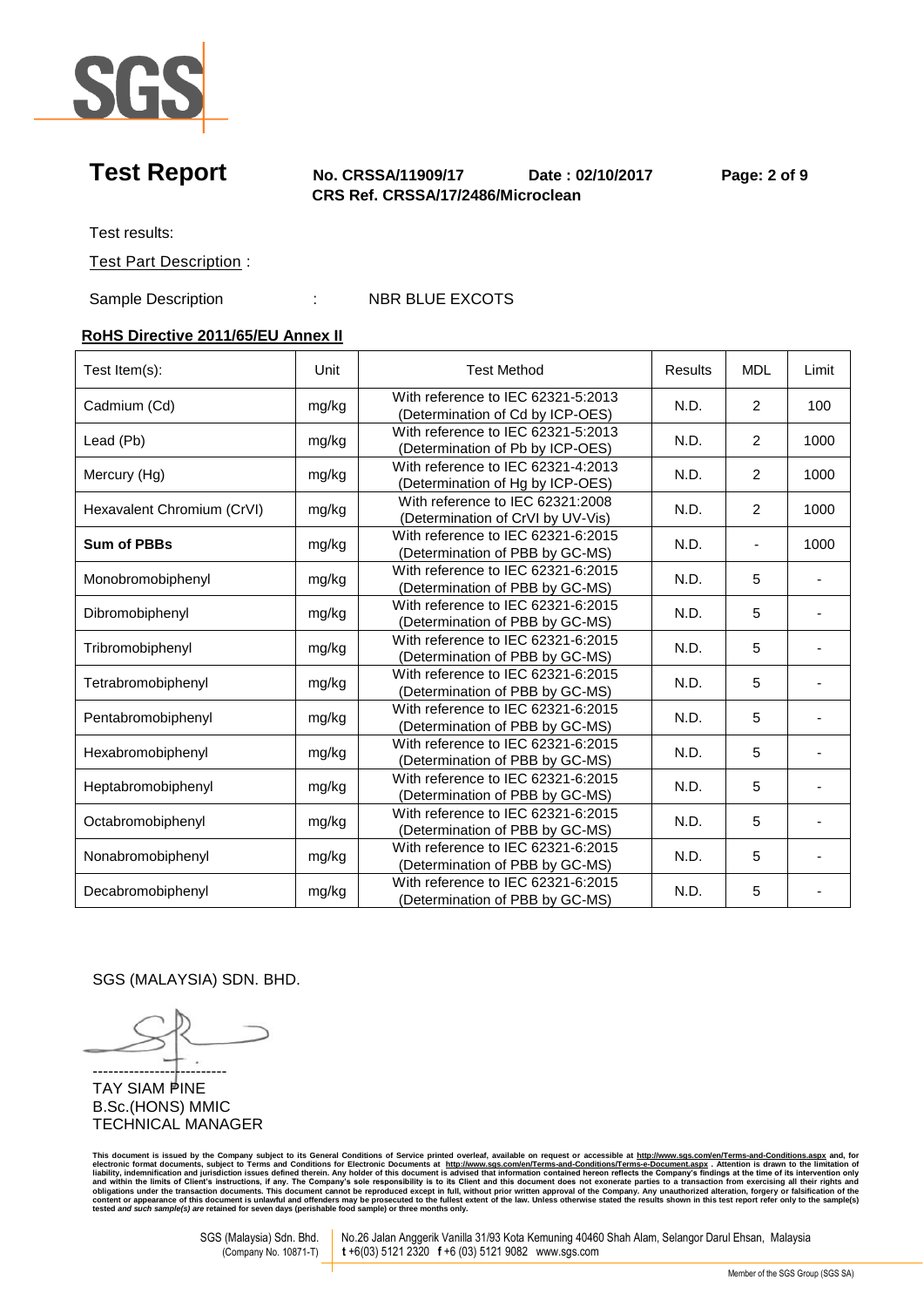

# **Test Report No. CRSSA/11909/17 Date : 02/10/2017 Page: 3 of 9 CRS Ref. CRSSA/17/2486/Microclean**

| <b>Sum of PBDEs</b>      | mg/kg | With reference to IEC 62321-6:2015<br>(Determination of PBDE by GC-MS) | N.D. |   | 1000 |
|--------------------------|-------|------------------------------------------------------------------------|------|---|------|
| Monobromodiphenyl ether  | mg/kg | With reference to IEC 62321-6:2015<br>(Determination of PBDE by GC-MS) | N.D. | 5 |      |
| Dibromodiphenyl ether    | mg/kg | With reference to IEC 62321-6:2015<br>(Determination of PBDE by GC-MS) | N.D. | 5 |      |
| Tribromodiphenyl ether   | mg/kg | With reference to IEC 62321-6:2015<br>(Determination of PBDE by GC-MS) | N.D. | 5 |      |
| Tetrabromodiphenyl ether | mg/kg | With reference to IEC 62321-6:2015<br>(Determination of PBDE by GC-MS) | N.D. | 5 |      |
| Pentabromodiphenyl ether | mg/kg | With reference to IEC 62321-6:2015<br>(Determination of PBDE by GC-MS) | N.D. | 5 |      |
| Hexabromodiphenyl ether  | mg/kg | With reference to IEC 62321-6:2015<br>(Determination of PBDE by GC-MS) | N.D. | 5 |      |
| Heptabromodiphenyl ether | mg/kg | With reference to IEC 62321-6:2015<br>(Determination of PBDE by GC-MS) | N.D. | 5 |      |
| Octabromodiphenyl ether  | mg/kg | With reference to IEC 62321-6:2015<br>(Determination of PBDE by GC-MS) | N.D. | 5 |      |
| Nonabromodiphenyl ether  | mg/kg | With reference to IEC 62321-6:2015<br>(Determination of PBDE by GC-MS) | N.D. | 5 |      |
| Decabromodiphenyl ether  | mg/kg | With reference to IEC 62321-6:2015<br>(Determination of PBDE by GC-MS) | N.D. | 5 |      |

Note : (a) mg/kg = ppm ; (0.1wt% = 1000ppm)

(b) N.D. = Not Detected

(c) MDL = Method Detection Limit

 $(d) - Not$  regulated

(e) The above test was conducted at SGS Shah Alam Seksyen 22

SGS (MALAYSIA) SDN. BHD.

-------------------------- **TAY SIAM PINE** B.Sc.(HONS) MMIC TECHNICAL MANAGER

This document is issued by the Company subject to its General Conditions of Service printed overleaf, available on request or accessible at <u>http://www.stg.com/en/Terms-and-Conditions?Ferms-e-Document.aspx . Attention is d</u>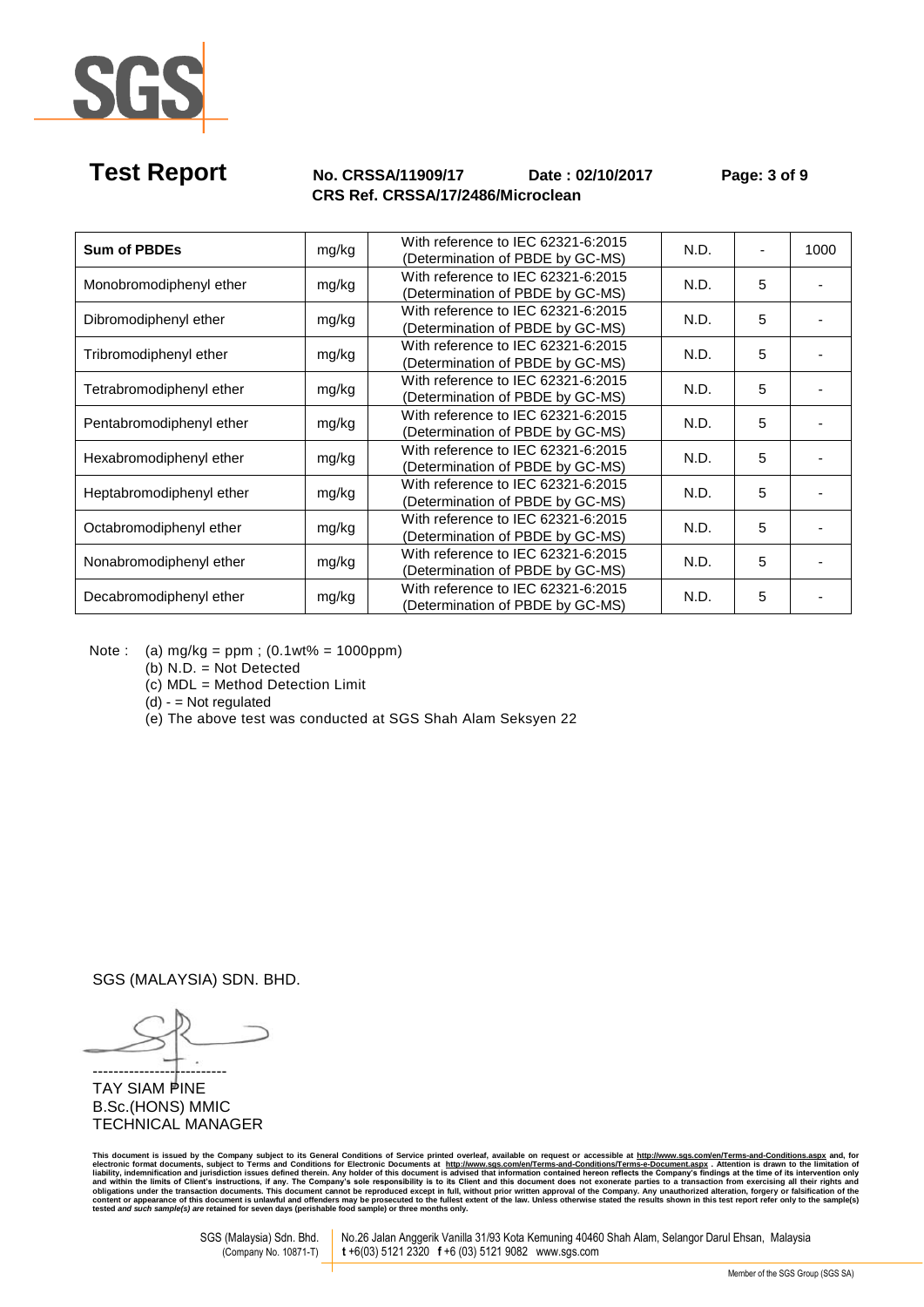

# **Test Report No. CRSSA/11909/17 Date : 02/10/2017 Page: 4 of 9 CRS Ref. CRSSA/17/2486/Microclean**  Test result: Test Part Description :

Sample Description : NBR BLUE EXCOTS

## **Optional: RoHS Directive 2011/65/EU, priority substances**

| Test $Item(s)$ :                                                  | Jnit  | <b>Test Method</b>                                           | Results | <b>MDL</b> | _imit |
|-------------------------------------------------------------------|-------|--------------------------------------------------------------|---------|------------|-------|
| Hexabromocyclododecane<br>(HBCDD) (Cas#25637-99-4<br>& 3194-55-6) | mg/kg | Based on IEC 62321:2008<br>(Determination of HBCDD by GC-MS) | N.D     | 10         |       |

Note:

- (a) Reference Information: Directive 2011/65/EU recasting RoHS directive 2002/95/EC: Hexabromo cyclododecane (HBCDD), Bis (2-ethylhexyl) phthalate (DEHP), Butyl benzyl phthalate (BBP) and Dibutyl phthalate (DBP) are considered as a priority for risk evaluation and substance restriction.
- $(b) -$  = not regulated
- (c) N.D. = Not Detected
- (d) The above test was conducted at SGS Shah Alam Seksyen 22

SGS (MALAYSIA) SDN. BHD.

-------------------------- TAY SIAM PINE B.Sc.(HONS) MMIC TECHNICAL MANAGER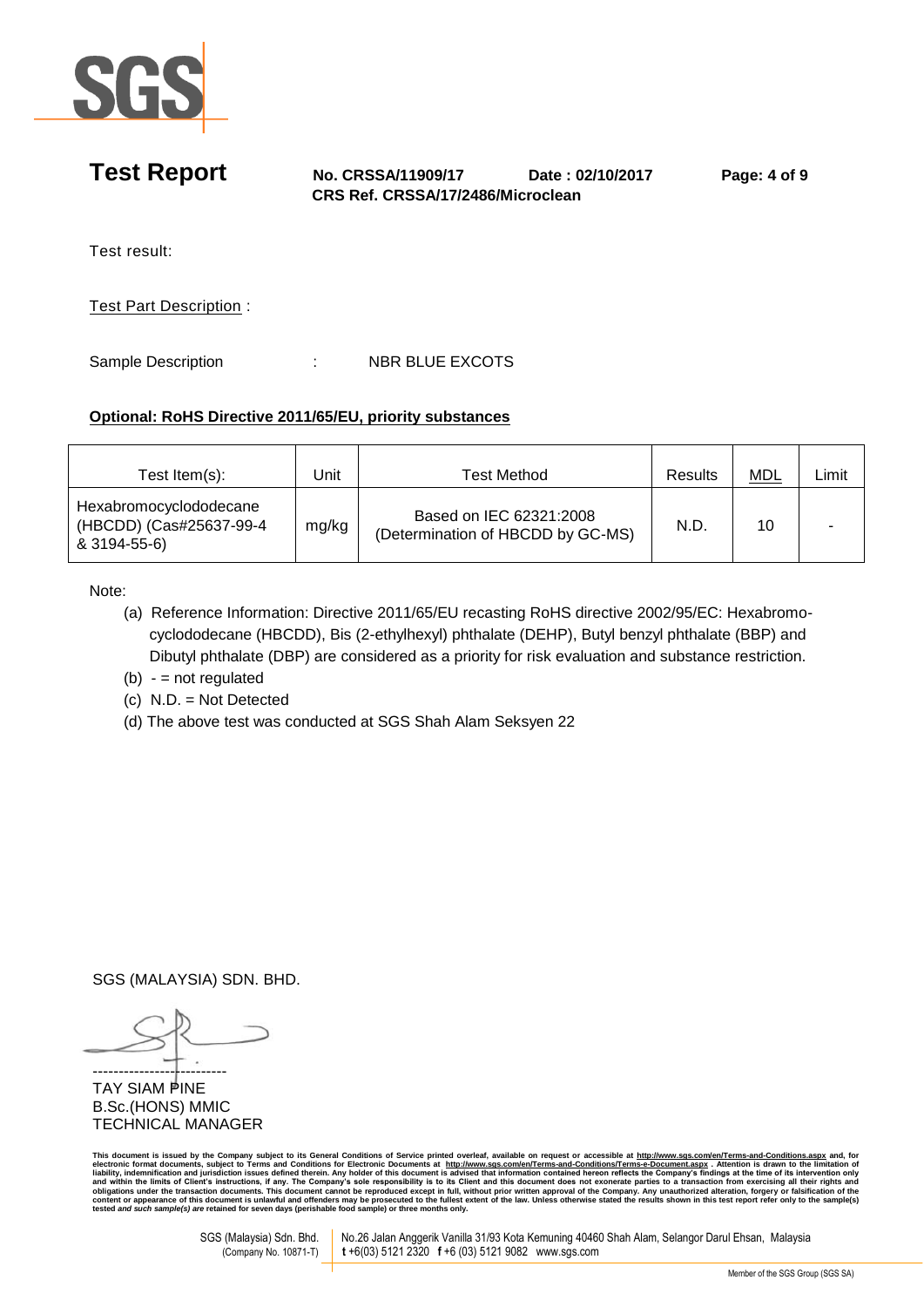

**Test Report No. CRSSA/11909/17 Date : 02/10/2017 Page: 5 of 9 CRS Ref. CRSSA/17/2486/Microclean** 

Test result:

Test Part Description :

Sample Description : NBR BLUE EXCOTS

## **RoHS Directive 2011/65/EU Annex II (amended by Directive (EU) 2015/863)**

| $10010$ Directive ZVT 1709/LO Annex II (dinended by Directive (LO) ZVT910091 |       |                                                            |         |            |       |  |
|------------------------------------------------------------------------------|-------|------------------------------------------------------------|---------|------------|-------|--|
| Test Item $(s)$ :                                                            | Unit  | <b>Test Method</b>                                         | Results | <b>MDL</b> | Limit |  |
| Bis (2-ethylhexyl) phthalate<br>(DEHP)<br>(CAS No. 117-81-7)                 | mg/kg | Based on EN 14372:2004<br>(Determination of DEHP by GC-MS) | N.D.    | 30         | 1000  |  |
| Butyl benzyl phthalate (BBP)<br>(CAS No. 85-68-7)                            | mg/kg | Based on EN 14372:2004<br>(Determination of BBP by GC-MS)  | N.D.    | 30         | 1000  |  |
| Dibutyl phthalate (DBP)<br>(CAS No. 84-74-2)                                 | mg/kg | Based on EN 14372:2004<br>(Determination of DBP by GC-MS)  | N.D.    | 30         | 1000  |  |
| Diisobutyl phthalate (DIBP)<br>(CAS No. 84-69-5)                             | mg/kg | Based on EN 14372:2004<br>(Determination of DIBP by GC-MS) | N.D.    | 30         | 1000  |  |

Note : (a) mg/kg = ppm ; (0.1wt% = 1000ppm)

(b) N.D. = Not Detected

(c) MDL = Method Detection Limit

 $(d) - Not$  regulated

(e) The above test was conducted at SGS Shah Alam Seksyen 22.

SGS (MALAYSIA) SDN. BHD.

-------------------------- **TAY SIAM PINE** B.Sc.(HONS) MMIC TECHNICAL MANAGER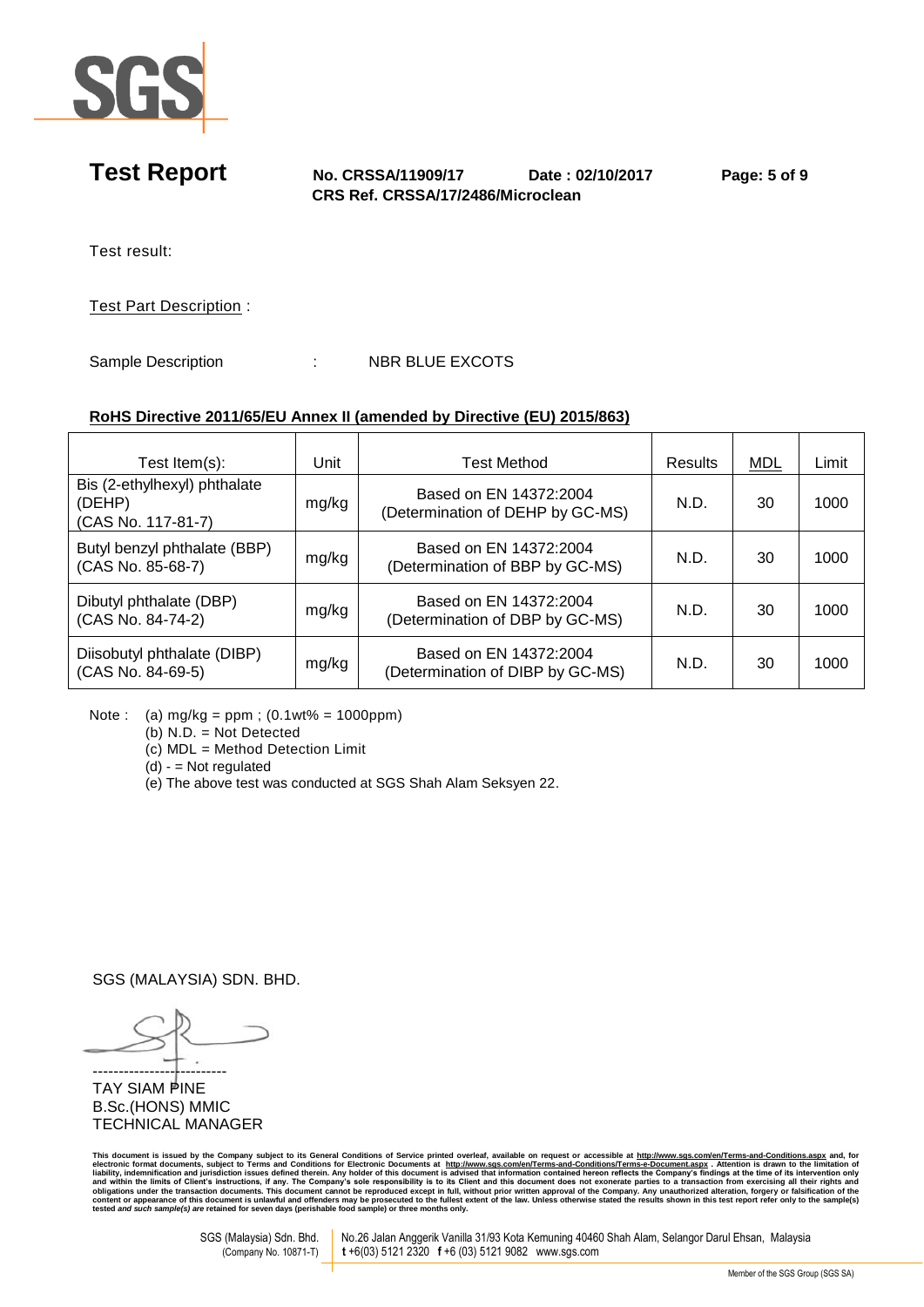

**Test Report No. CRSSA/11909/17 Date : 02/10/2017 Page: 6 of 9 CRS Ref. CRSSA/17/2486/Microclean**  Test Part Description : Sample Description : NBR BLUE EXCOTS **MICROCLEAN TECH RUBBER (M) SDN BHD CRSSA/11909/17**ဒ္ဓ  $\mathbf{Q}$ Š යි 오 júu **02 02 07**  $01$  $0<sup>5</sup>$ 09 04 08 06 0

SGS authenticate the photo on original report only

SGS (MALAYSIA) SDN. BHD.

-------------------------- **TAY SIAM PINE** B.Sc.(HONS) MMIC TECHNICAL MANAGER

This document is issued by the Company subject to its General Conditions of Service printed overleaf, available on request or accessible at <u>http://www.sqs.com/en/Terms-and-Conditions.aspx</u> and, for electronic formation of **tested** *and such sample(s) are* **retained for seven days (perishable food sample) or three months only.** 

SGS (Malaysia) Sdn. Bhd. No.26 Jalan Anggerik Vanilla 31/93 Kota Kemuning 40460 Shah Alam, Selangor Darul Ehsan, Malaysia<br>(Company No. 10871-T) t +6(03) 5121 2320 f +6 (03) 5121 9082 www.sgs.com **t** +6(03) 5121 2320 **f** +6 (03) 5121 9082 www.sgs.com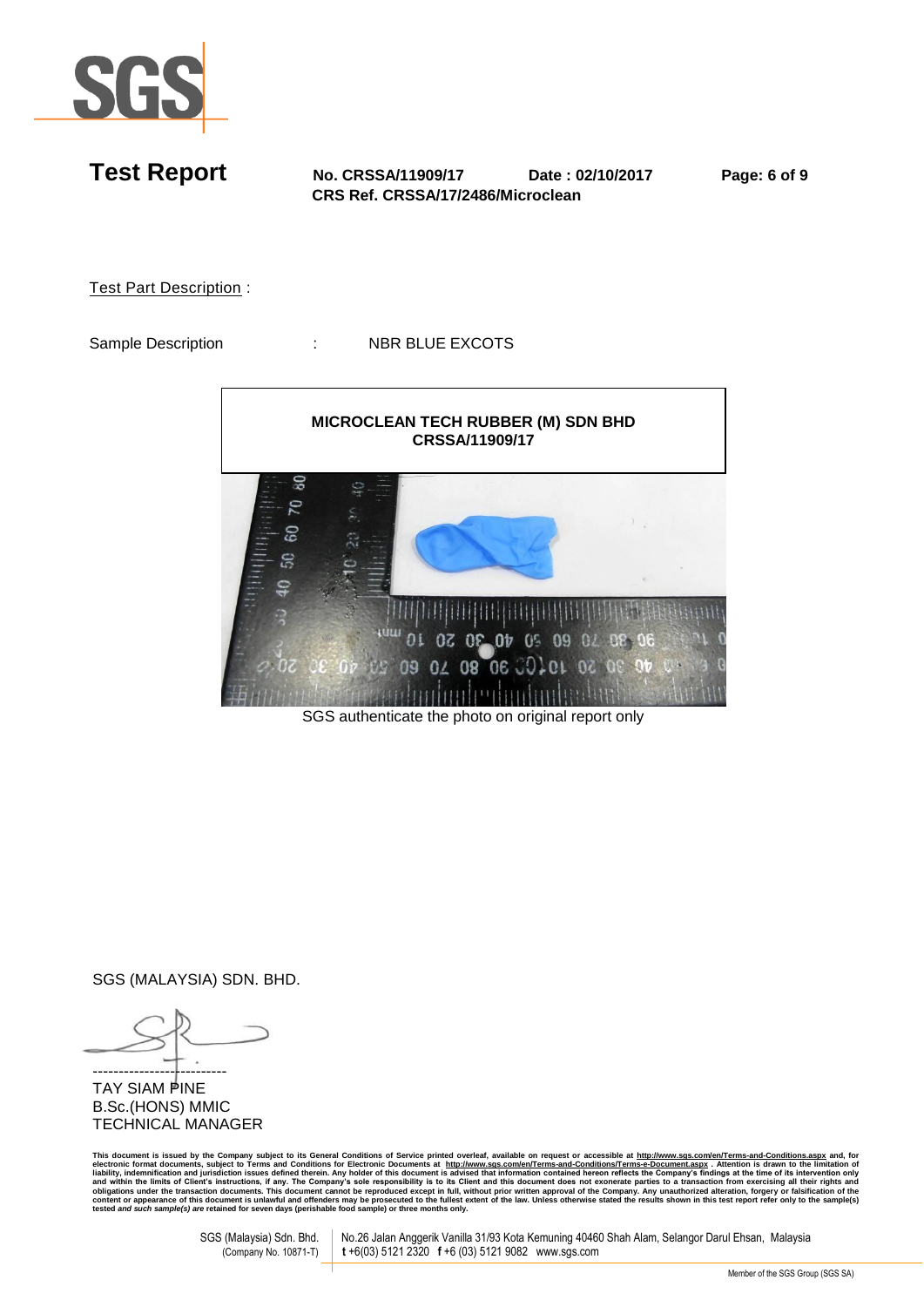



SGS (MALAYSIA) SDN. BHD.

-------------------------- TAY SIAM PINE B.Sc.(HONS) MMIC TECHNICAL MANAGER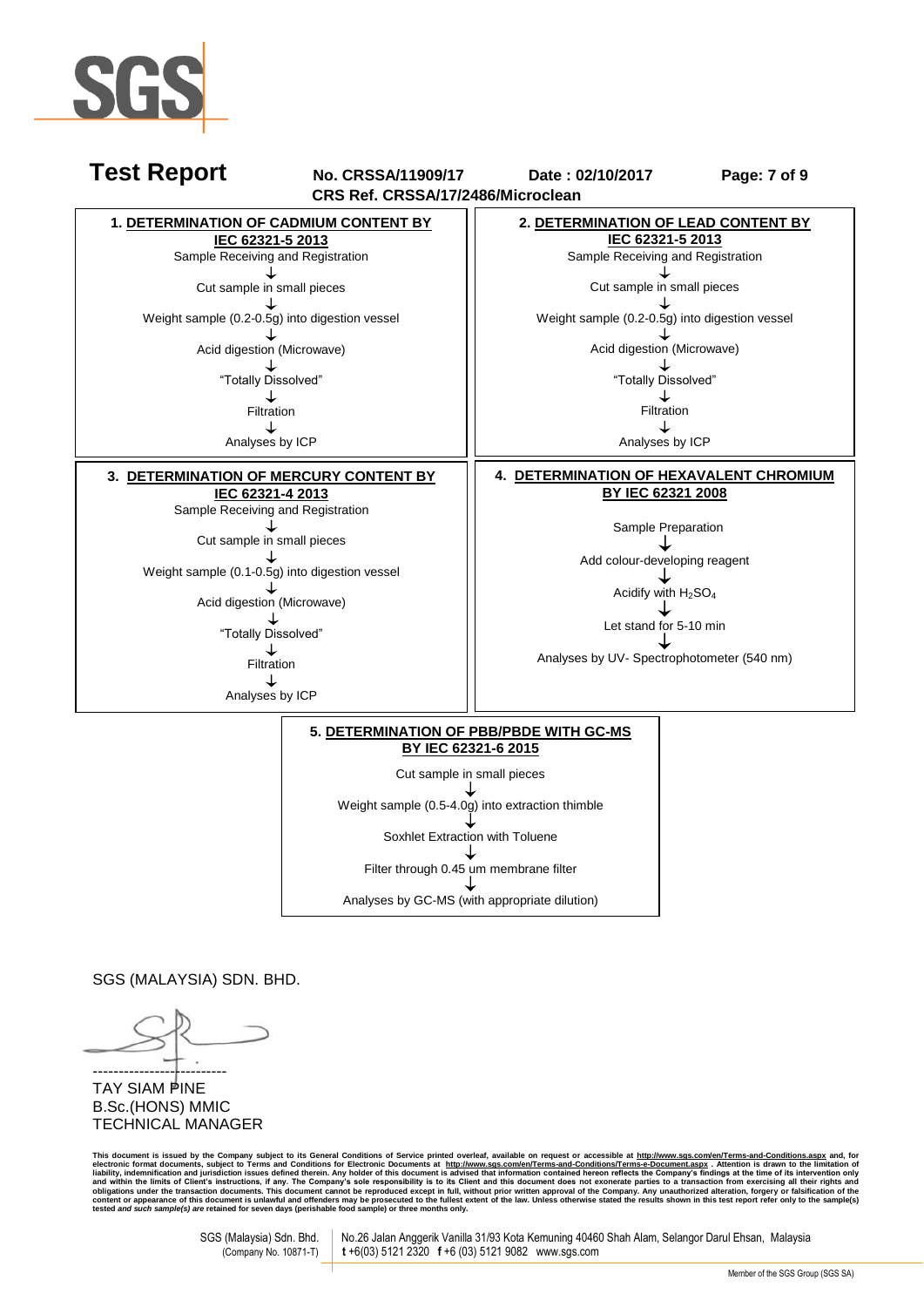

**Test Report No. CRSSA/11909/17 Date : 02/10/2017 Page: 8 of 9 CRS Ref. CRSSA/17/2486/Microclean** 



SGS (MALAYSIA) SDN. BHD.

-------------------------- **TAY SIAM PINE** B.Sc.(HONS) MMIC TECHNICAL MANAGER